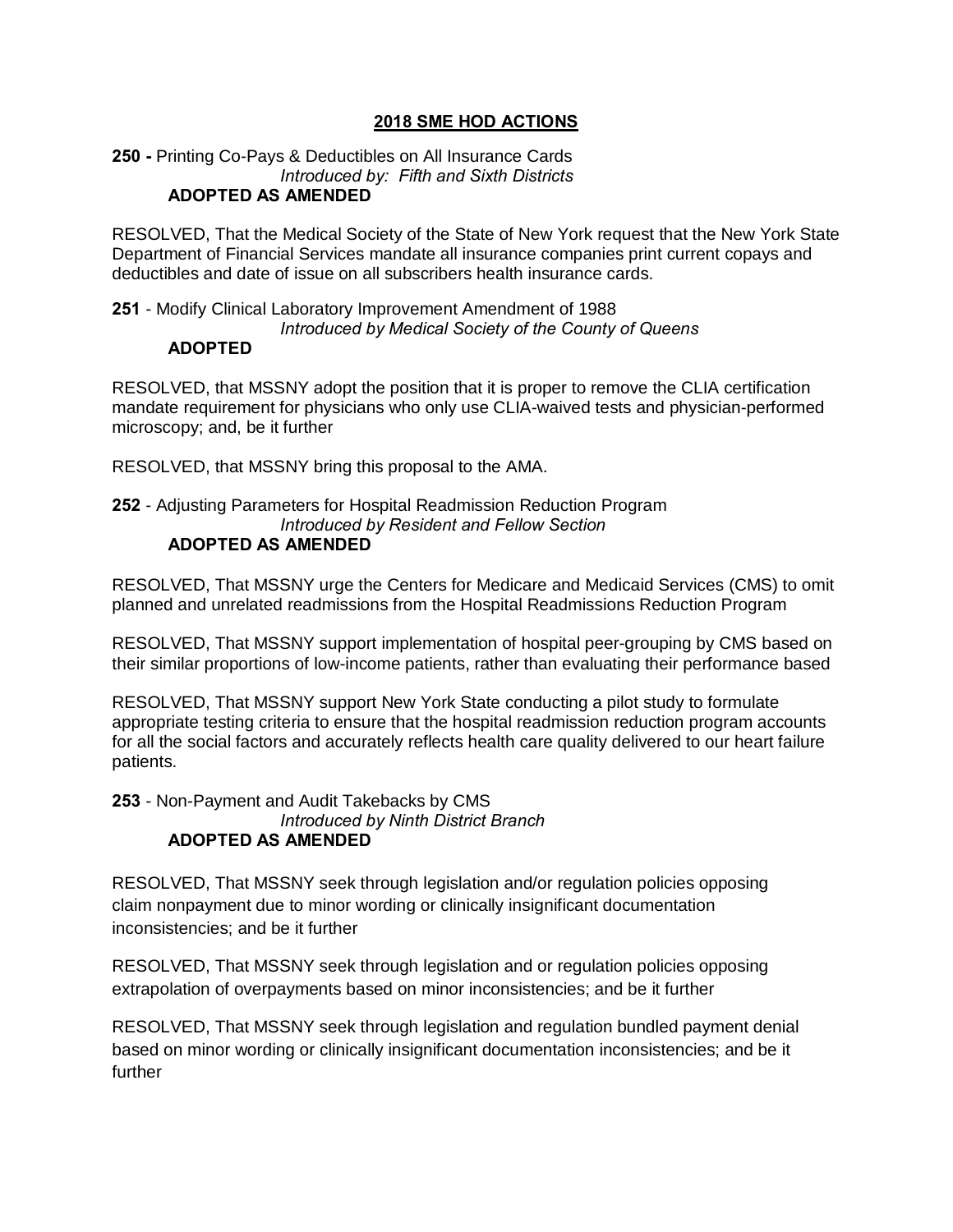RESOLVED, That MSSNY transmit a similar resolution to the AMA-HOD 2018.

**254** - Contract Non Renewals by Third Party Insurers: Problems with the Insurersq Notification Process *Introduced by New York County Medical Society* **SUBSTITUTE AMENDED RESOLUTION 254 BE ADOPTED**

RESOLVED, that MSSNY urge both the Department of Financial Services (DFS) and the DOH to require insurers verify and maintain the accuracy of the physicians qdirectory; and be it further

RESOLVED, that the DFS require insurers to send the contract non-renewal notices via Certified Mail - Return Receipt Requested; and be it further

RESOLVED, that MSSNY remind physicians about the New York State Department of Healthos (DOH) Provider and Health Plan Look Up Tool - which can be accessed directly at this link: [https://pndslookup.health.ny.gov](https://pndslookup.health.ny.gov/) . By entering the physicianos name and county, the website will display the plan(s) and physician practice location(s). If needed, corrections to the practice location can be made and returned to the NYS DOH. The DOH will notify the plan(s) for correction.

### **255** - Insurers' Procedures Regarding Termination and Resignations *Introduced by New York County Medical Society* ADOPTED AS AMENDED

RESOLVED, That the Medical Society of the State of New York urge the New York State Department of Financial Services to require insurers to provide clear instructions for physicians who wish to terminate or resign from participation agreements; specifically, the insurers should be required (1) to state mailing addresses for termination/resignation requests, and any wording that is required for these requests, and (2) to post these instructions in written publications and on websites (for example, a Termination/Resignation Request form might be included in the insurer<sub>®</sub> Interactive Forms library); and be it further

RESOLVED, That the Medical Society of the State of New York urge the New York State Department of Financial Services to require that when an insurer receives a physician<sup>®</sup> termination/resignation request, it send the physician a written confirmation by email or fax, or certified mail. (1) stating that it has received the request, (2) specifying the date on which the termination will take effect, and (3) listing instructions on how the physician is to handle claims that he or she is holding, and claims that are currently pending in the insurergs system.

**256** - The Ordering of Lab and Radiology Tests *Introduced by New York County Medical Society*

# **ADOPTED**

RESOLVED, That the Medical Society of the State of New York point out to the New York State Legislature and the New York State Department of Financial Services that when out-of-network (OON) physicians order lab tests, diagnostic testing or radiology studies from in-network labs or radiology practices, those orders are often not approved by the plans or honored by the labs or radiology practices; and be it further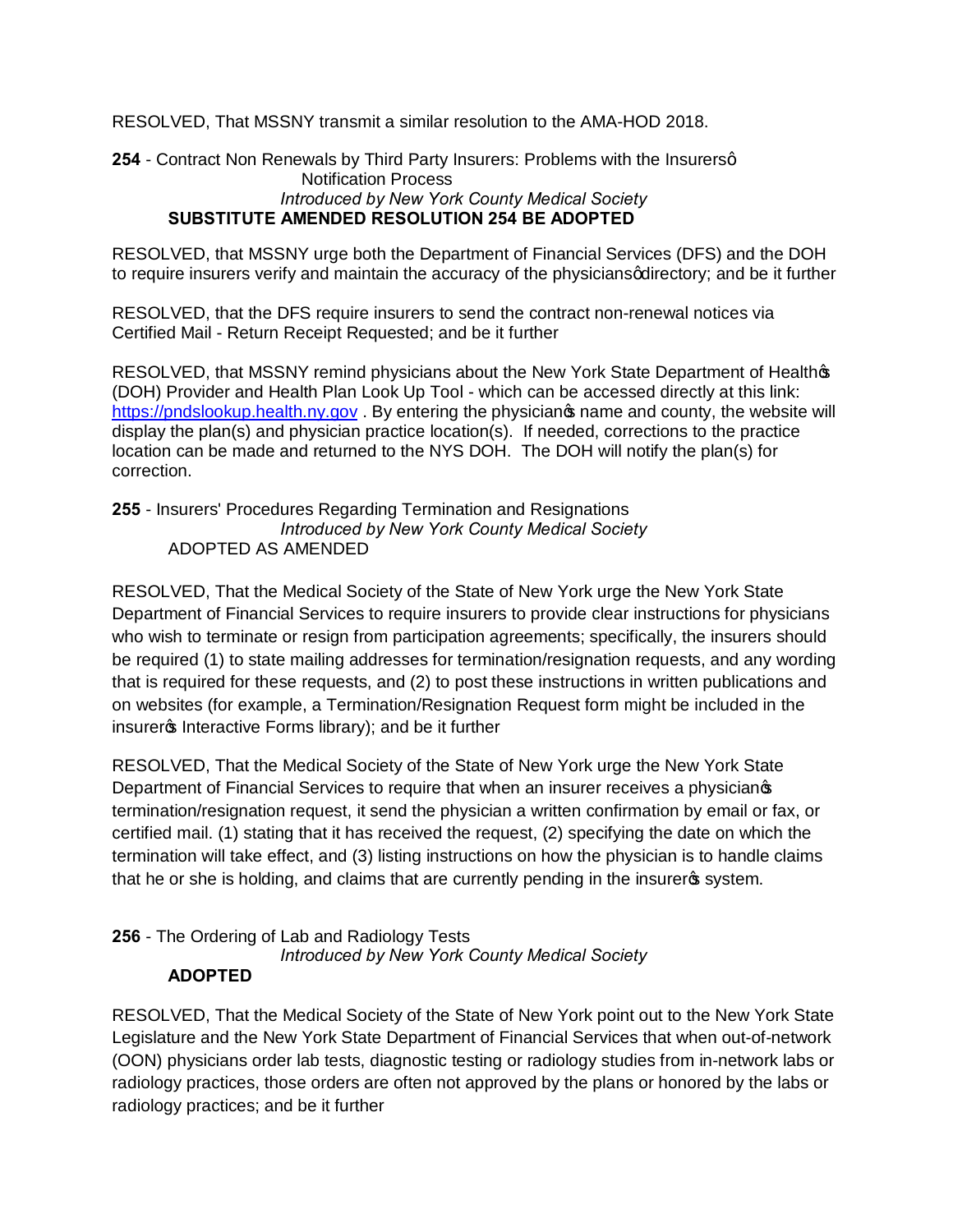RESOLVED, That in legislative proposals concerning out-of-network (OON) physiciansg payment problems with managed care plans (such as, proposals that enrollees should be allowed to assign payment to their OON physicians), the Medical Society of the State of New York support the inclusion of language requiring that OON physicians porders for lab tests, radiological services and diagnostic tests to be approved by plans and honored by in-network labs and radiology practices.

#### **257** - Office Based Surgical Facility Fees Reimbursement *Introduced by New York County Medical Society* **ADOPTED**

RESOLVED, That the Medical Society of the State of New York ask the New York State Department of Health and New York State Department of Financial Services to officially inform the private insurance carriers in New York State that office–based surgical facilities, which operate under the license of the physician owner, are in fact regulated by New York State, and are not permitted to function without the oversight of the New York State Department of Health; and be it further

RESOLVED, That the Medical Society of the State of New York seek legislation and/or regulation supporting the reimbursement of Office. Based Surgical Facility fees by private insurance carriers.

**258** - Use of High Molecular Weight Hyaluronic Acid

### *Introduced by New York State Society of Orthopaedic Surgeons* **ADOPTED AS AMENDED**

RESOLVED, that the Medical Society of the State of New York advocate for reimbursement and coverage for high molecular weight hyaluronic acid intra-articular injections as appropriate care and treatment for patients with mild to moderate osteoarthritis of the knee; and be it further

RESOLVED, that the New York Delegation bring this Resolution to the AMA for national coverage.

**259** - House Calls Instead of Certain Paratransit Visits

*Introduced by Michael Goldstein, MD, JD – as an individual Delegate, New York County Medical Society* **ADOPTED AS AMENDED**

RESOLVED, That the Medical Society of the State of New York (MSSNY) seek legislation or regulations whereby a physician making a house call on a patient who would otherwise travel to a medical practice, would be separately compensated by the fund that provides for patient transport; and be it further

RESOLVED, That the Medical Society of the State of New York (MSSNY) include in its legislative and/or regulatory proposals that the physician transit fee be paid regardless of the patient the health insurance (with the physician not permitted to bill the health insurance for the **transit** service).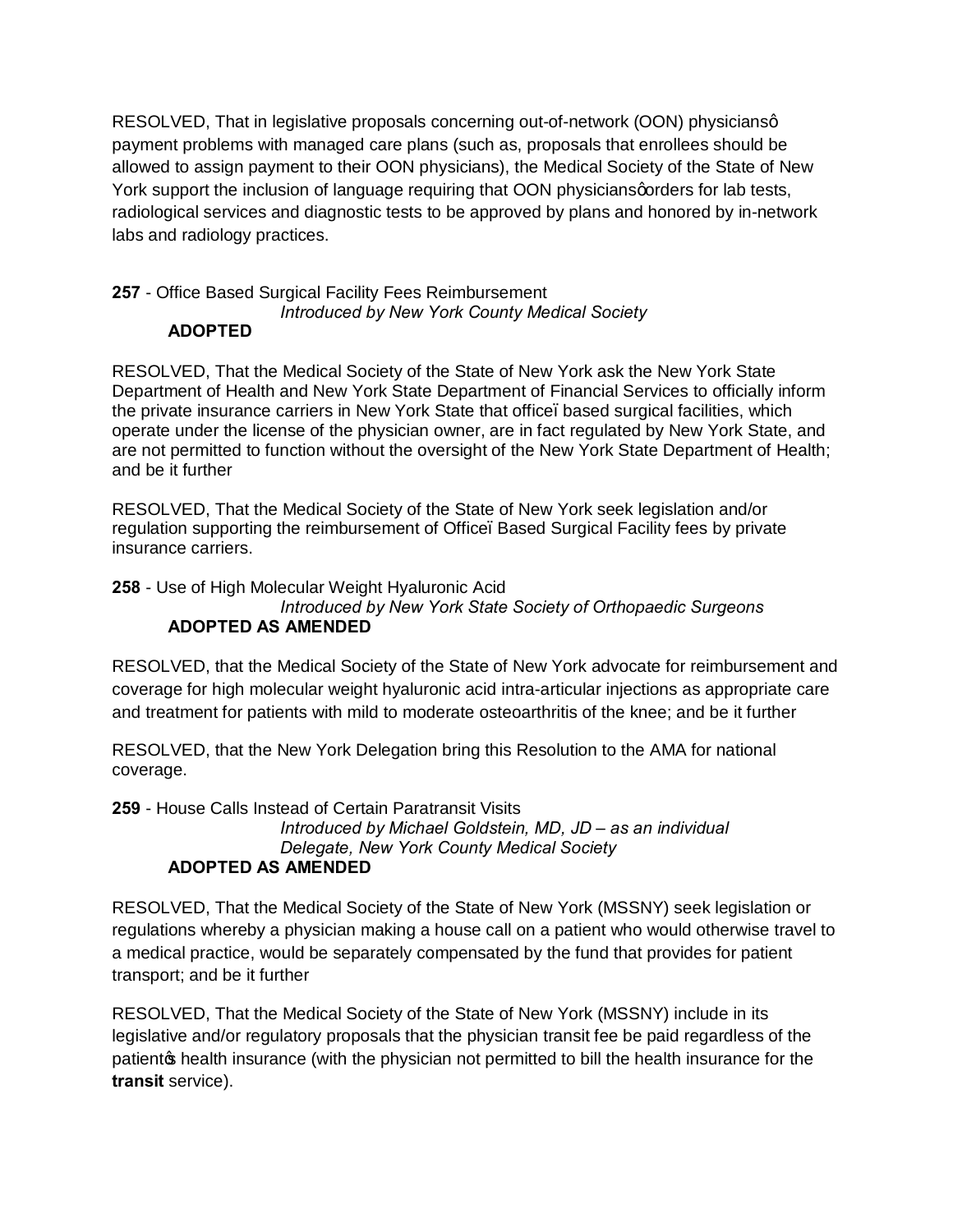#### **260** - Reimbursement of CPT Fees

### *Introduced by Third and Fourth Districts* **ADOPTED THIS RESOLUTION WAS SUBSEQUENTLY WITHDRAWN BY COUNCIL ON MAY10, 2018 AT THE REQUEST OF THE AMA. IT WAS THEN SUBMITTED TO AMA BY THE AUTHOR AS AN INDIVIDUAL.**

RESOLVED, that the MSSNY House of Delegates call on the AMA to reimburse all AMA members for the fees they pay in relation to CPT coding; and be it further

RESOLVED, that the New York delegation to the AMA bring this resolution to the Annual Meeting of the AMA in 2018.

**261** - Billing for Health Care Services

*Introduced by Medical Society of the County of Kings* **NOT ADOPTED**

RESOLVED, that the Medical Society of the State of New York (MSSNY) advocate that no providers may remit bills for services until they can document that all resources have been exhausted attaining third party reimbursement; and be it further

RESOLVED, that MSSNY advocate that when there is a balance for which the patient is responsible, that if paying the total amount due is a hardship for the patient that an installment plan be worked out; and recognizing that installment plans require extra staff time, charging a nominal fee is acceptable for such arrangements; and be it further

RESOLVED, that MSSNY advocate that if it is ascertained that a beneficiary is responsible for a fee, reasonable payment options should be offered.

**262** - Difficulty Obtaining Pre-Op Information for Insurers *Introduced by Nassau County Medical Society* **SUBSTITUTE AMENDMENT BE ADOPTED**

**RESOLVED, That MSSNY urge the Department of Financial Services to mandate health insurers declare on their websites the specific pre-service criteria required for any medical service or surgical procedure that is subject to precertification; and be it further**

**RESOLVED, That MSSNY work with insurers to insure that there be a reasonable notification time frame should there be a medically necessary change to the actual surgery.**

**263** - Qualified Physicians On Preauthorization Phone Lines *Introduced by New York County Medical Society* **ADOPTED AS AMENDED**

Resolved, That the Medical Society of the State of New York seek legislation or regulation requiring that, on all telephone calls to third-party carriers for precertification, appeals, etc., prescribers be able to reach a qualified medical person promptly (within 10 minutes); and be it further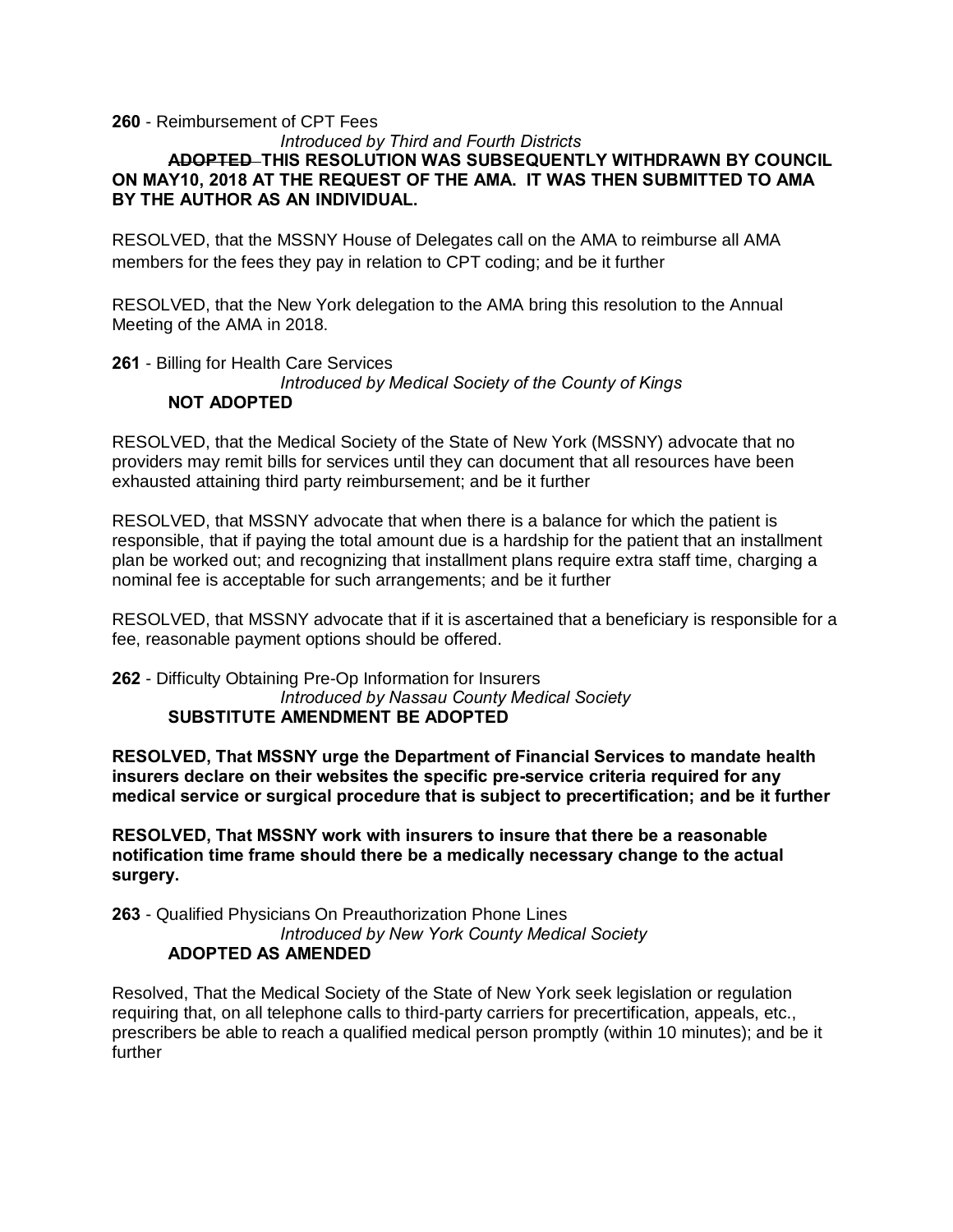RESOLVED, That the Medical Society of the State of New York seek legislation or regulation whereby, for physicians apphone calls to third-party carriers for pre-certifications and appeals, the personnel qualified to adjudicate on these requests would be limited to licensed physicians (allopathic or osteopathic); and be it further

RESOLVED, That the Medical Society of the State of New York seek legislation or regulation whereby, for special needs, telephone requests for pre-certifications and appeals could be adjudicated only by qualified medical personnel who were in the same specialty as the physician calling.

# **TITLE CHANGE AS SHOWN ABOVE**

#### **264** – Reducing the Rate of Precertification Requirements *Introduced by Nassau County Medical Society* **ADOPTED AS AMENDED**

RESOLVED, in an effort to improve patient care and reduce the unnecessary burden regarding precertification requirements for physicians, that MSSNY continue, and expand its efforts, to force health insurers to reduce the level of required pre-certifications and pre-authorizations that physicians must obtain prior to rendering care.

# **TITLE CHANGE AS SHOWN ABOVE**

### **265** - No Fault Pre-Authorization Requirement *Introduced by Ninth District Branch* **ADOPTED AS AMENDED**

RESOLVED, That MSSNY seek through legislative and or regulatory means a requirement that No Fault car insurance companies confirm coverage and provide pre-determination when requested by the treating physicians and other providers in accordance with the same time frames for elective diagnosis and treatment that commercial payers are required to follow; and be it further

RESOLVED, That MSSNY seek through legislation and/or regulation the assurance of payment for pre-determined services.

**266** - Prompt Payment of Worker's Compensation Testimony Fees *Introduced by Bronx County Medical Society*

### **ADOPTED AS AMENDED**

RESOLVED, That that MSSNY should petition the Chair of the Worker & Compensation Board to require reimbursement to the physician within 30 days of testimony.

**267** - NYS Worker's Compensation PPOs

*Introduced by New York State Society of Orthopaedic Surgeons*

### ADOPTED

RESOLVED, that the Medical Society of the State of New York seek legislative and regulatory changes to eradicate the practice of silent PPOs operating in New York State and require adherence with the accepted fee schedule; and, be it further